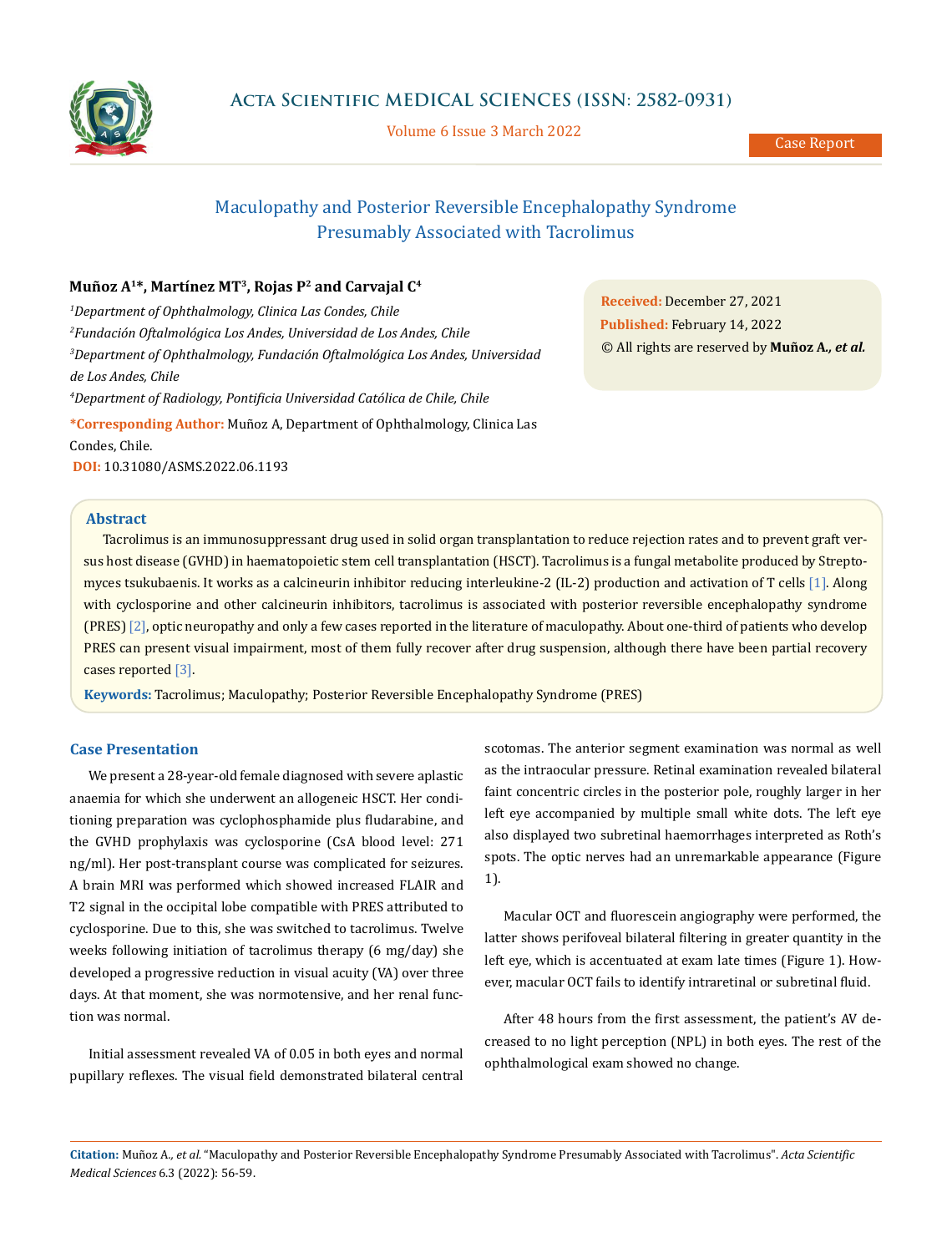



Considering the examination did not explain the patient's VA, a brain and optic pathway MRI was carried out which revealed a recurrence of leukoencephalopathy in the occipital region, interpreted as a tacrolimus-induced PRES (Figure 2). Tacrolimus was replaced by Mycophenolate mofetil 1,5g twice a day. Multifocal ERG was carried out following discharge showing a severe decrease in the amplitude of the waves within five central rings (Figure 1).

At 1 year follow-up, without receiving tacrolimus, the VA had improved to 0.25 in the Right eye, and 0.13 in the Left eye and fundus examination revealed mild bilateral alteration in the retinal pigmented epithelial cells.

57

**Citation:** Muñoz A*., et al.* "Maculopathy and Posterior Reversible Encephalopathy Syndrome Presumably Associated with Tacrolimus". *Acta Scientific Medical Sciences* 6.3 (2022): 56-59.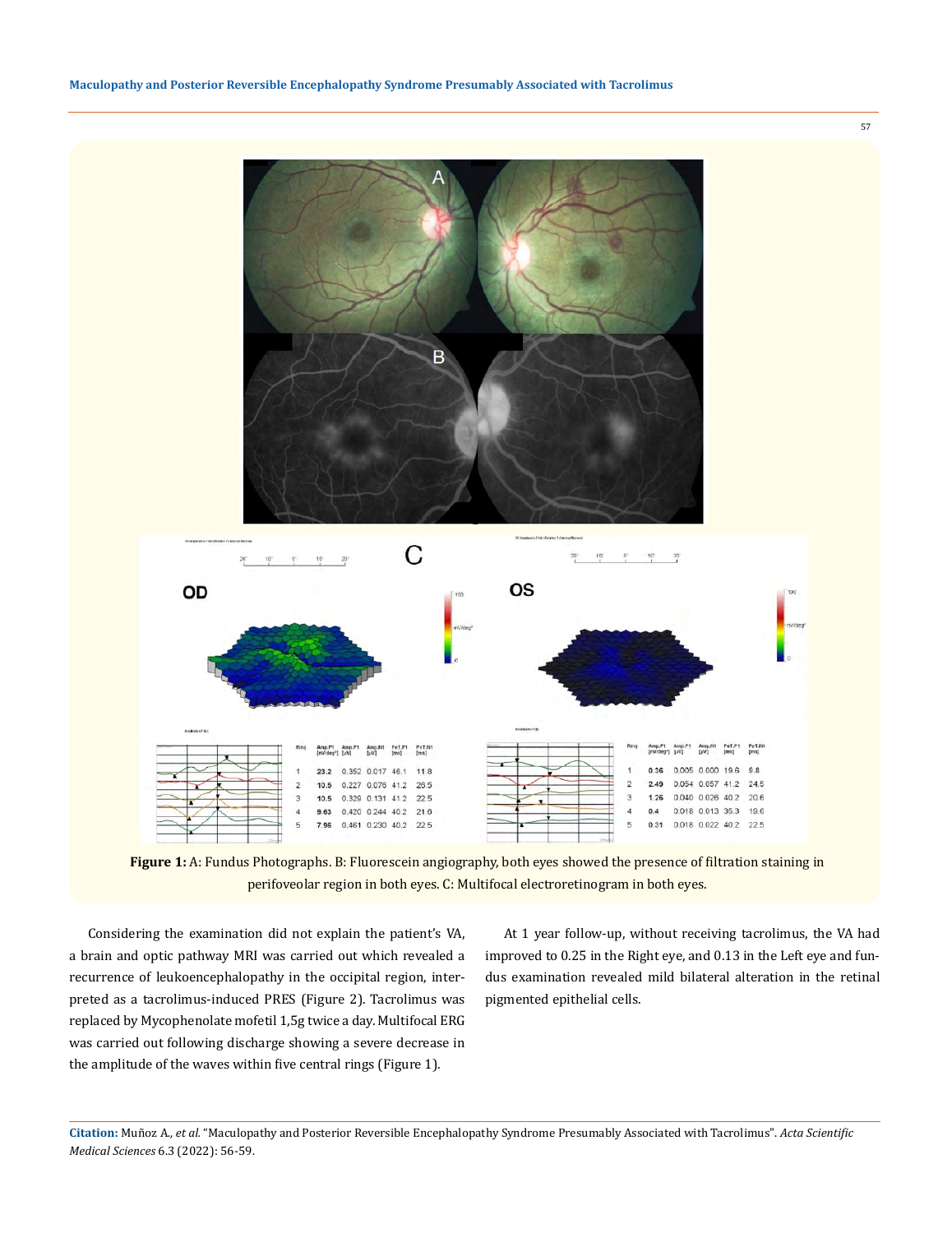

**Figure 2:** Hyperintensity of the periventricular and subcortical white matter of the occipital regions of both hemispheres, representing vasogenic edema in a typical pattern of PRES.

## **Discussion**

Aplastic Anaemia (AA) is a life-threatening form of bone marrow failure which, if untreated, is associated with high rate mortality. Most cases are due to immune injury to multipotent hematopoietic stem cells. AA is a rare disorder with an incidence of approximately two cases per million per year in western countries and two to three times higher in Asia  $[4]$ .

In severe aplastic anemia, HSCT is generally performed from marrow harvest rather than peripheral blood collection, and the best donor is a full match related. Because severe AA is not a neoplastic disease, the preparation is generally with a reduced intensity conditioning. The most utilized regimen is Cyclophosphamide plus Anti-thymocyte globulin with or without Fludarabine, and most of the regimens use Cyclosporine or Tacrolimus for GVHD prophylaxis [5].

The toxicity of calcineurin inhibitors is well described in the literature, being neurotoxiciy the most frequent of them. This is how in 1996 the Posterior Reversible Leukoencephalopathy Syndrome was initially described, characterized by white and gray matter abnormalities secondary to vasogenic edema [3]. These immunosuppressive drugs would cause up to 44% of PRES reported in an extensive multicenter study with 70 confirmed patients  $[4]$ . In this syndrome, the parieto-occipital region is predominantly affected in 98% of cases. Still, it could affect other areas of the central nervous system such as frontal lobe (68%), temporal lobe 40%, and cerebellar hemispheres 30% [6].

Clinical presentation of this disease is varied, however visual symptoms have been reported in up to 36% of patients  $[4]$ . These range from diplopia, visual field deficits, color vision disturbances, and decreased VA to total bilateral blindness, as in the case of our patient. Cortical blindness [7], internuclear ophthalmoplegia, optic neuropathies associated or not with PRES  $[8]$ , and maculopathies secondary to the use of tacrolimus [9] have been reported as etiology. Nevertheless, according to our best understanding, this is the first case where both complications are evident simultaneously.

The pathophysiology proposed for PRES would be activation and damage of the vascular endothelium, activation of the immune system, and the release of proinflammatory cytokines [10]. This is how the development of hypertension in an accelerated way, as in cases of preeclampsia, lead to the breakdown of the self-regulation systems of the blood-brain barrier and consequently to secondary vasogenic edema. The relative lack of sympathetic innervation in the posterior circulation would explain the preference for compromising the posterior part of the brain. However, there are multiple reported cases of normotensive or hypotensive patients who develop PRES [11]. Hence the endothelial dysfunction would be explained by direct cytotoxicity of the immunosuppressive drugs.

On the other hand, retinal damage has not been extensively studied. However, the fluorescein retinal angiography of this patient reveals endothelial damage at the macular area, since the contrast filters throughout the procedure. It is important to note that the blood-brain barrier presents a broad similarity to the bloodretinal barrier both in its structure and functionality. Moreover, in vitro cytotoxicity has been reported in cultures of retinal pigmented epithelium cells exposed to tacrolimus in doses of 1000 ng/ml and 2500 ng/ml, showed a decrease in cell viability in relation to those cells exposed to concentrations less than 10 ng/ml for 24 hrs [12]. This is a possible explanation regarding retinal pigmented epithelium damage seen in this patient as well as in the case reported by Taehyuk Koh., *et al.* which persists over time [9], even after the resolution of PRES. This evident toxicity would explain in part why some patients have a partial recovery of vision even years after the acute encephalopathy event.

#### **Conclusion**

Calcineurin inhibitors have become an excellent therapeutic tool for multiple pathologies, including some ophthalmological diseases. The therapeutic range of Tacrolimus has not been clearly

58

**Citation:** Muñoz A*., et al.* "Maculopathy and Posterior Reversible Encephalopathy Syndrome Presumably Associated with Tacrolimus". *Acta Scientific Medical Sciences* 6.3 (2022): 56-59.